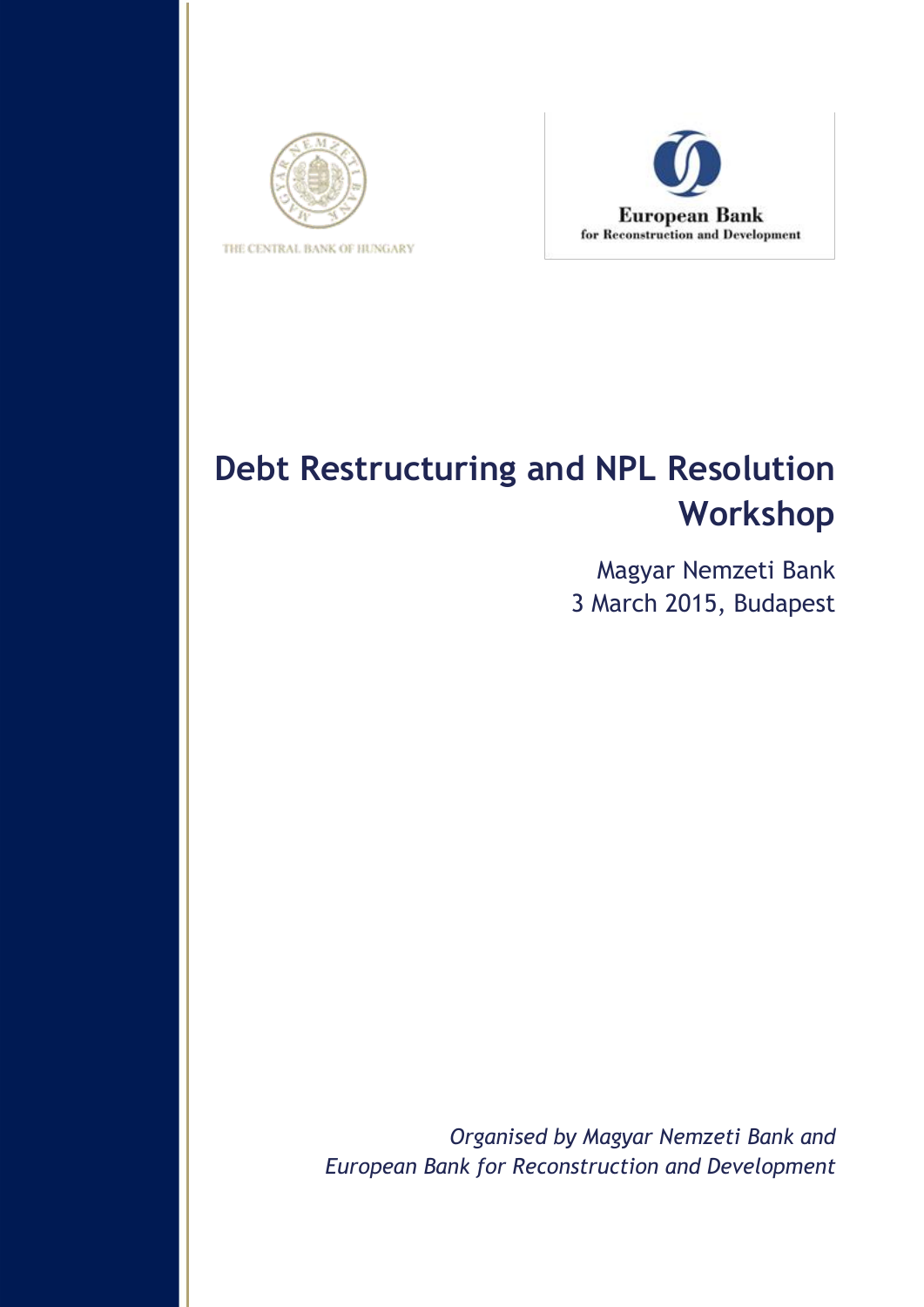## **Participant List**

| <b>Name</b>                                                                                 |                  | <u>we are specific</u><br><b>Position</b>                                                                      | Organisation                                                                                                                                           |
|---------------------------------------------------------------------------------------------|------------------|----------------------------------------------------------------------------------------------------------------|--------------------------------------------------------------------------------------------------------------------------------------------------------|
| Josef Rajko                                                                                 |                  | <b>Engagement Manager</b>                                                                                      | <b>Adastra Business</b><br>Consulting                                                                                                                  |
| <b>Marton Eorsi</b><br>Károly Fóti<br>Csilla Győri<br><b>Andrew MacCallum</b><br>Ajay Rawal |                  | Associate<br>Counsel<br>Associate<br><b>Managing Director</b><br><b>Managing Director</b>                      | <b>Allen&amp;Overy</b><br><b>Allen&amp;Overy</b><br><b>Allen&amp;Overy</b><br><b>Alvarez and Marsal</b><br><b>Alvarez and Marsal</b><br>Association of |
| <b>Andras Botos</b>                                                                         |                  | <b>Secretary General</b>                                                                                       | <b>Hungarian Mortgage</b><br><b>Banks</b>                                                                                                              |
| <b>Plavcic</b><br><b>Watt Simon</b><br>Andrea                                               | llija<br>Zanotti | <b>Managing Director for CEE</b><br><b>Director CEEMEA Credit</b><br><b>Trading and Structuring</b><br>Analyst | <b>B2 Kapital</b><br><b>Bank of America</b><br>Merrill Lynch<br><b>Bank of Italy</b>                                                                   |
| <b>Adrienn Berta</b>                                                                        |                  | <b>Head of Corporate</b><br>Collection                                                                         | <b>Banking</b><br>Association/CIB<br><b>Bank Hungary</b>                                                                                               |
| Zoltán Csordás                                                                              |                  | <b>Director</b>                                                                                                | <b>Banking</b><br>Association/CIB<br><b>Bank Hungary</b>                                                                                               |
| <b>Bianka</b>                                                                               | Pósa             | <b>Senior Credit Restructuring</b><br>Manager                                                                  | <b>Banking</b><br><b>Association/Erste</b><br><b>Bank Hungary Nyrt.</b>                                                                                |
| Prabby                                                                                      | Mann             | Analyst                                                                                                        | <b>BlackRock Solutions</b>                                                                                                                             |
| <b>Jerome</b>                                                                               | <b>Finkel</b>    | <b>Director</b>                                                                                                | <b>BlackRock Solutions</b>                                                                                                                             |
| Gabor                                                                                       | <b>Barna</b>     | <b>Head of Workout Legal</b><br><b>Services</b>                                                                | <b>CIB Bank Ltd.</b>                                                                                                                                   |
| <b>Adrienn Berta</b>                                                                        |                  | <b>Head of Corporate</b><br>Collection                                                                         | CIB Bank Ltd.                                                                                                                                          |
| Pal Simák                                                                                   |                  | <b>Chairman and CEO</b>                                                                                        | CIB Bank Ltd.                                                                                                                                          |
| Erika Papp                                                                                  |                  | Partner                                                                                                        | <b>CMS Cameron</b><br>Mckenna LLp                                                                                                                      |
| <b>Dmitry</b>                                                                               | Zadvornov        | <b>Vice President Head of</b><br>origination                                                                   | <b>DDM Group AG</b>                                                                                                                                    |
| <b>Balázs</b>                                                                               | <b>B</b> iró     | Director, Advisory                                                                                             | <b>Deloitte</b>                                                                                                                                        |
| <b>Jonathan Daniel</b>                                                                      |                  | <b>Director</b>                                                                                                | <b>Deloitte</b>                                                                                                                                        |
| <b>Albert</b>                                                                               | Marton           | Manager                                                                                                        | <b>Deloitte</b><br><b>EBRD</b>                                                                                                                         |
| Elena Dimanina                                                                              |                  | Senior Banker,<br>Restructuring, M&S                                                                           |                                                                                                                                                        |
| <b>Noel Edison</b>                                                                          |                  | Director, Financial                                                                                            | <b>EBRD</b>                                                                                                                                            |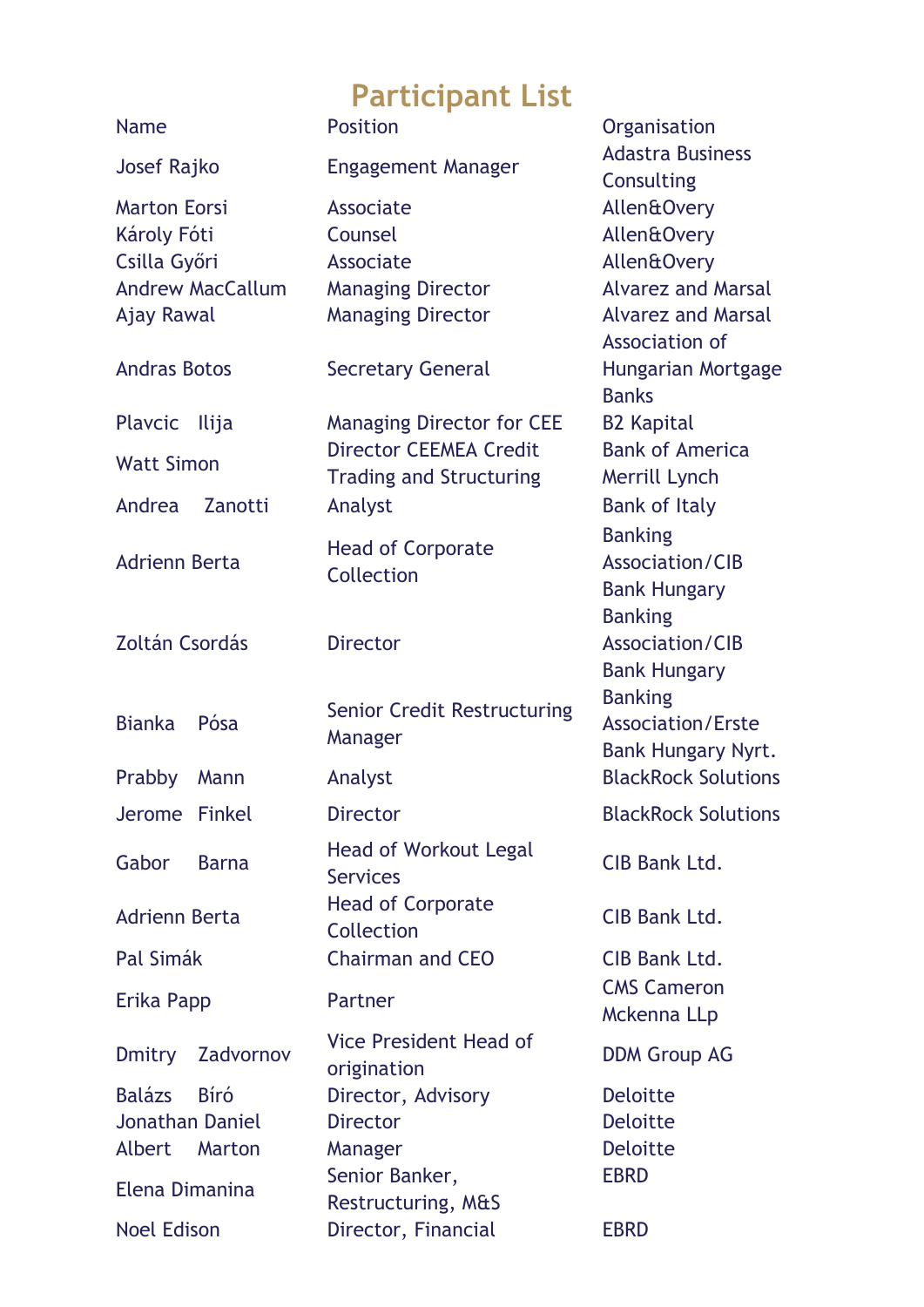| Anna Engström                                                                                              | <b>Institutions</b><br>Consultant                                                                                                                                 | <b>EBRD</b>                                                                                        |
|------------------------------------------------------------------------------------------------------------|-------------------------------------------------------------------------------------------------------------------------------------------------------------------|----------------------------------------------------------------------------------------------------|
| <b>Michalis</b><br>Kiourktsoglou                                                                           | <b>Senior Banker</b>                                                                                                                                              | <b>EBRD</b>                                                                                        |
| Alexander Lehmann                                                                                          | Lead Economist, Central<br>Europe and the Baltic<br>Countries                                                                                                     | <b>EBRD</b>                                                                                        |
| Mitja Mavko                                                                                                | Advisor to the Director in<br>the Constituency Office                                                                                                             | <b>EBRD</b>                                                                                        |
| Piroska Nagy                                                                                               | Director, Country Strategy<br>and Policy                                                                                                                          | <b>EBRD</b>                                                                                        |
| Lars Nyberg<br>Nóra Kocsis<br>Elena Petrovska<br>Volker<br>Recker<br>Staikov<br>Dobrin<br>Maciej Grodzicki | Consultant<br>Senior Banker and Adviser<br>Head of Office, Budapest<br><b>Senior Banker</b><br><b>Senior Banker</b><br><b>Directorate General Macro-</b>          | <b>EBRD</b><br><b>EBRD</b><br><b>EBRD</b><br><b>EBRD</b><br><b>EBRD</b><br><b>European Central</b> |
| Edward O'Brien                                                                                             | prudential Policy and<br><b>Financial Stability</b><br>Adviser, Directorate<br><b>General Macro-prudential</b><br><b>Policy and Financial</b><br><b>Stability</b> | <b>Bank</b><br>European Central<br><b>Bank</b>                                                     |
| <b>Barbara Cattrysse</b>                                                                                   | <b>DG Competition</b>                                                                                                                                             | European<br>Commission<br>European                                                                 |
| <b>Frank Dupont</b>                                                                                        | <b>DG Competition</b>                                                                                                                                             | Commission                                                                                         |
| Michal Strojwas                                                                                            | DG FISMA, Financial<br><b>Stability, Financial Services</b><br>and Capital Markets Union                                                                          | <b>European</b><br>Commission                                                                      |
| Corina Weidinger<br>Sosdean                                                                                | DG Financial Stability,<br><b>Financial Services and</b><br><b>Capital Markets Union</b>                                                                          | European<br>Commission                                                                             |
| Attila Jelinko                                                                                             | <b>Financial Institutions</b><br>Group, Central & South<br><b>East Europe</b>                                                                                     | <b>EIB</b>                                                                                         |
| <b>Jean-Marie Masse</b>                                                                                    | <b>Lending Operations Central</b><br><b>Europe</b>                                                                                                                | <b>EIB</b>                                                                                         |
| Paolo Munini                                                                                               | Head of Division, Lending<br><b>Operations Central Europe</b>                                                                                                     | <b>EIB</b>                                                                                         |
| <b>Davide</b><br>Artigiani                                                                                 | Senior Manager, Transaction<br><b>Advisory Services</b>                                                                                                           | Ernst & Young                                                                                      |
| <b>Tuske Balazs</b>                                                                                        | <b>Partner Transaction</b><br><b>Advisory Service</b>                                                                                                             | Ernst & Young                                                                                      |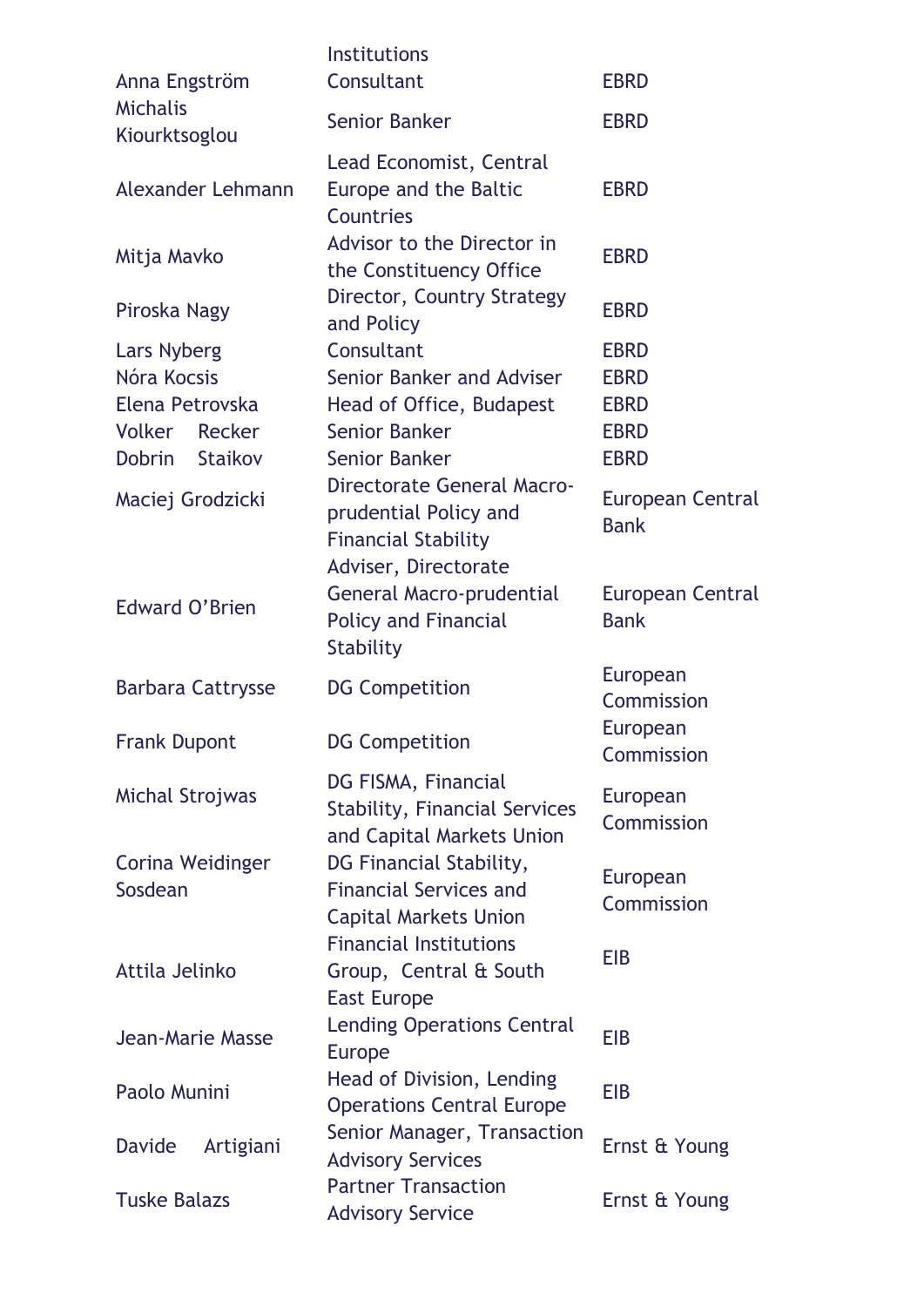| lan Cosgrove          | Partner - EMEIA FSEO NPL<br>solutions leader                   | Ernst & Young                                                    |
|-----------------------|----------------------------------------------------------------|------------------------------------------------------------------|
| <b>Akos Derer</b>     | <b>Attorney at Law - Banking</b>                               | Ernst & Young                                                    |
| <b>István Havas</b>   | <b>Country Managing Partner</b>                                | Ernst & Young                                                    |
| <b>Maggie Mills</b>   | Partner                                                        | Ernst & Young                                                    |
| Darko Schwarzberger   | Senior Manager TAS - NPL<br>specialist for UK and CEE          | Ernst & Young                                                    |
| Sarolta Várszegi      | Attorney at law                                                | Ernst & Young                                                    |
| Péter Vaszari         | Manager                                                        | Ernst & Young                                                    |
| <b>Tibor Palszabo</b> | <b>Partner Tax Services</b>                                    | Ernst & Young<br>Advisory Ltd.                                   |
| <b>Zoltan Balazs</b>  | <b>Managing Director</b>                                       | Erste Bank Zrt.                                                  |
| Neményi<br>Mátyás     | <b>Head of Corporate Work-</b><br><b>Out and Restructuring</b> | Erste Bank Zrt.                                                  |
| <b>Bianka Posa</b>    | <b>Senior Restructuring</b><br>Manager                         | Erste Bank Zrt.                                                  |
| Laszlo Jankovics      | Economist                                                      | <b>EU Commission, DG</b><br>Ecfin, Budapest<br><b>HETA Asset</b> |
| <b>Franz Deim</b>     | Senior Project Manager                                         | <b>Resolution</b><br>Magyarország AG                             |
| <b>Peter Vass</b>     |                                                                | <b>Hungarian Banking</b><br>Associaton                           |
|                       | <b>Senior Regional</b>                                         |                                                                  |
| <b>James Roaf</b>     | <b>Representative for Central</b><br>and Eastern Europe        | <b>IMF</b>                                                       |
|                       | <b>Head of ISB Deteriorated</b>                                |                                                                  |
| Francesco Del Genio   | <b>Assets Foreign Banks</b><br><b>Department</b>               | Intesa San Paolo                                                 |
|                       | <b>Head of International</b>                                   |                                                                  |
| Paolo Sarcinelli      | <b>Banking Subsidiaries Credit</b><br>Dept.                    | Intesa san Paolo                                                 |
|                       | <b>Head of SME and Corporate</b>                               |                                                                  |
| <b>Tom Blanckaert</b> | <b>Credit Management</b><br><b>Directorate</b>                 | <b>K&amp;H Bank</b>                                              |
| Marcell Király        | Head of Corporate Advice,<br>Underwriting and Special          | <b>K&amp;H Bank</b>                                              |
|                       | <b>Credit Department</b>                                       |                                                                  |
| Jonathan Abraham      | <b>Director</b>                                                | <b>KBW-STIFEL</b>                                                |
| Marcello Zanardo      | Manager                                                        | <b>KBW-STIFEL</b>                                                |
|                       |                                                                | Király és Társa Law                                              |
| Gábor Király          | Lawyer                                                         | office                                                           |
| Péter Szalai          | Manager, Portfolio Solutions<br>Group                          | <b>KPMG</b>                                                      |
|                       |                                                                |                                                                  |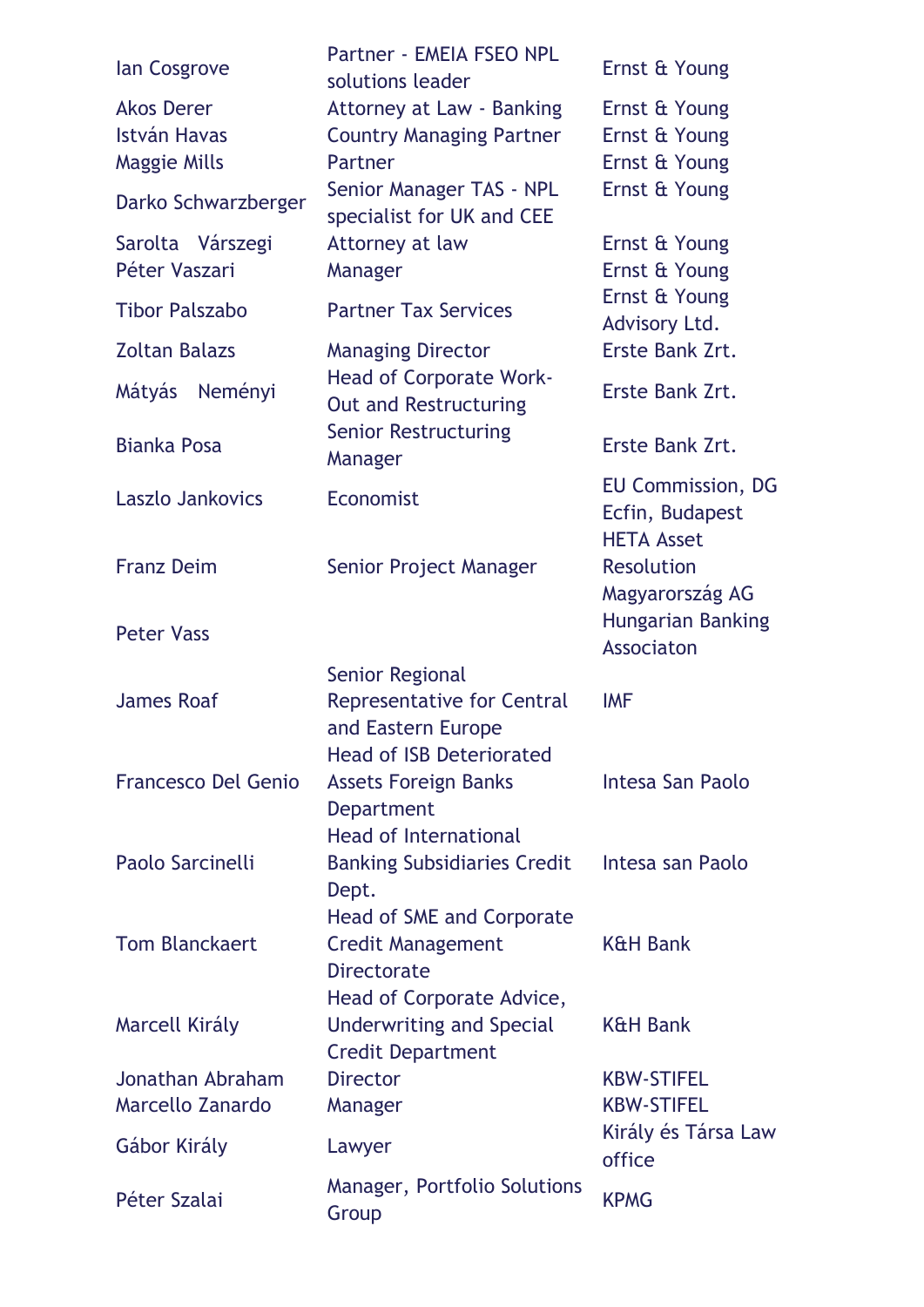| <b>Tamas Simonyi</b>                                                                                                                                                            | <b>Senior Director</b><br>Partner and Head of<br><b>Banking and Finance</b>                                        | <b>KPMG Advisory Ltd.</b>                                                                                                                                                            |
|---------------------------------------------------------------------------------------------------------------------------------------------------------------------------------|--------------------------------------------------------------------------------------------------------------------|--------------------------------------------------------------------------------------------------------------------------------------------------------------------------------------|
| Szabolcs Mestyàn                                                                                                                                                                |                                                                                                                    | Lakatos Köves                                                                                                                                                                        |
| Péter Felfalusi<br>Péter Kádár<br>Csaba Kandrács<br>Béla Zsebő<br><b>Pilhal Zsolt</b><br>Kirst Attila<br>Eszter Bársony<br><b>Helga Hutter</b><br>Emese Sárközi<br>Péter Tanács | <b>Chairman of the Board</b><br><b>Deputy CEO</b><br><b>CEO</b><br><b>Project Coordinator</b><br><b>Deputy CEO</b> | <b>MAKISZ</b><br><b>MARK</b><br><b>MARK</b><br><b>MARK</b><br><b>MARK</b><br><b>MARK</b><br>Ministry of Justice<br>Ministry of Justice<br>Ministry of Justice<br>Ministry of Justice |
| <b>Katalin Turcsan</b>                                                                                                                                                          | <b>Head of Department</b>                                                                                          | Ministry of Justice                                                                                                                                                                  |
| <b>Teodóra Tóth</b>                                                                                                                                                             | <b>Senior Adviser</b>                                                                                              | <b>Ministry of National</b><br>Development                                                                                                                                           |
| László<br><b>Balog</b>                                                                                                                                                          | <b>Deputy State Secretary</b>                                                                                      | <b>Ministry of National</b><br>Economy                                                                                                                                               |
| Csaba Andó- Molnár                                                                                                                                                              | <b>Chief Supervisor</b>                                                                                            | Magyar Nemzeti<br><b>Bank</b>                                                                                                                                                        |
| Ádám Balog                                                                                                                                                                      | <b>Deputy Governor</b>                                                                                             | Magyar Nemzeti<br><b>Bank</b>                                                                                                                                                        |
| Annamaria Filepkó                                                                                                                                                               | <b>Head of Division (Licensing</b><br>Department)                                                                  | Magyar Nemzeti<br><b>Bank</b>                                                                                                                                                        |
| <b>Gergely Gabler</b>                                                                                                                                                           | <b>Head of Department</b>                                                                                          | Magyar Nemzeti<br>Bank                                                                                                                                                               |
| Marianna Endrész                                                                                                                                                                | <b>KG</b>                                                                                                          | Magyar Nemzeti<br><b>Bank</b>                                                                                                                                                        |
| Gergely Fábián                                                                                                                                                                  | <b>Head of Department</b>                                                                                          | Magyar Nemzeti<br><b>Bank</b>                                                                                                                                                        |
| Gábor<br>Horváth                                                                                                                                                                | <b>Project Coordinator</b>                                                                                         | Magyar Nemzeti<br><b>Bank</b>                                                                                                                                                        |
| Nikoletta Kerekes                                                                                                                                                               | <b>Chief Supervisor</b>                                                                                            | Magyar Nemzeti<br><b>Bank</b>                                                                                                                                                        |
| Kornél<br>Kisgergely                                                                                                                                                            | <b>Executive Director</b>                                                                                          | Magyar Nemzeti<br><b>Bank</b>                                                                                                                                                        |
| Kristóf Lehmann                                                                                                                                                                 | <b>Head of Divison</b>                                                                                             | Magyar Nemzeti<br><b>Bank</b>                                                                                                                                                        |
| <b>Marton Nagy</b>                                                                                                                                                              | <b>Executive Director</b>                                                                                          | Magyar Nemzeti<br><b>Bank</b>                                                                                                                                                        |
| Dóra Palasik-<br><b>Kirschner</b>                                                                                                                                               | <b>Head of Licensing</b><br><b>Department</b>                                                                      | Magyar Nemzeti<br><b>Bank</b>                                                                                                                                                        |
| <b>Daniel Palotai</b>                                                                                                                                                           | <b>Executive Director</b>                                                                                          | Magyar Nemzeti<br><b>Bank</b>                                                                                                                                                        |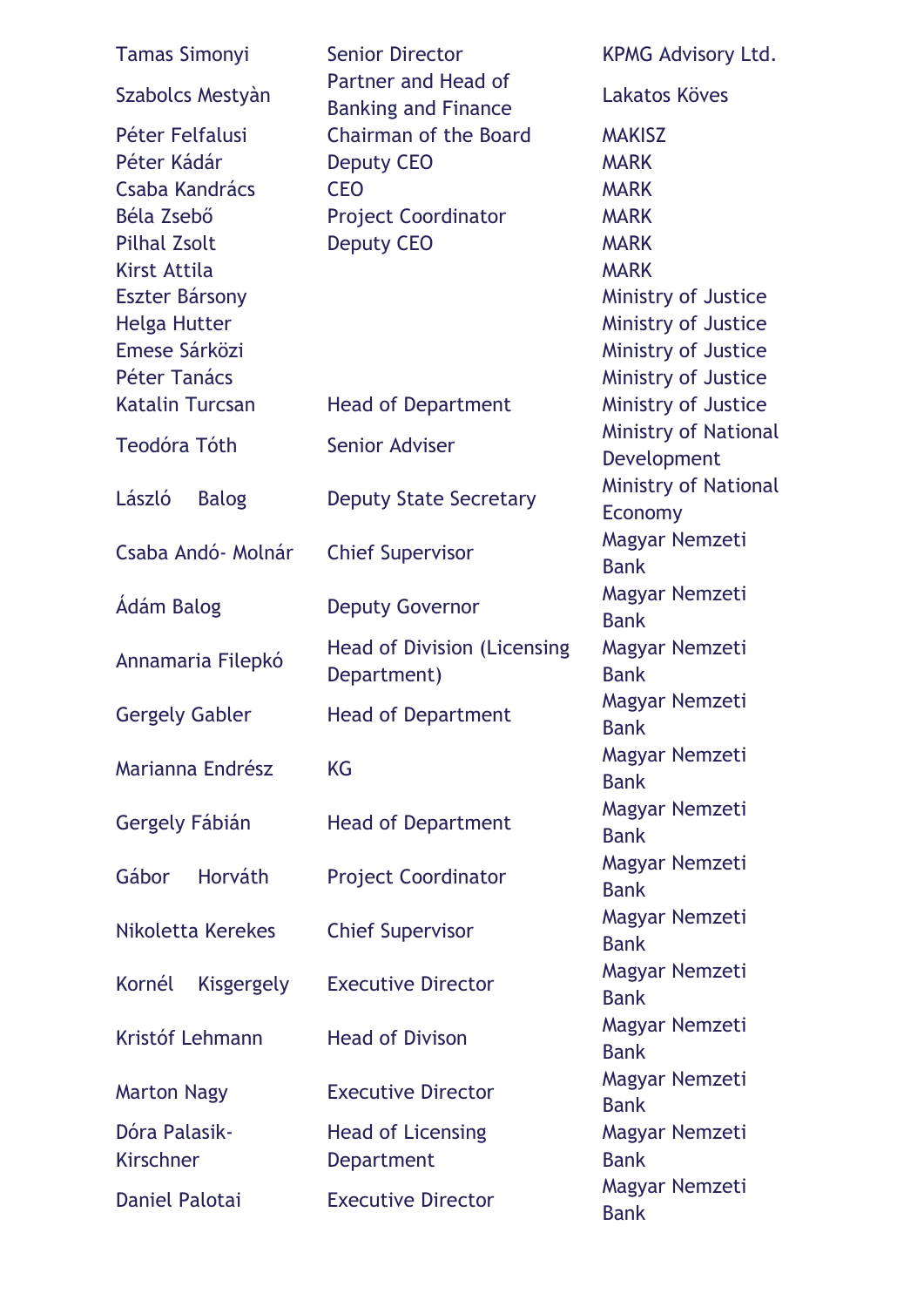| Zsuzsanna Somosi             |                         | Legal counsel (Legal<br>Enforcement Department)                   | Magyar Nemzeti<br><b>Bank</b>                  |
|------------------------------|-------------------------|-------------------------------------------------------------------|------------------------------------------------|
|                              | Gyöngyvér Szakál        | <b>Policy Officer</b>                                             | Magyar Nemzeti<br><b>Bank</b>                  |
| <b>Miklós</b>                | Szebeny                 | Analyst                                                           | Magyar Nemzeti<br><b>Bank</b>                  |
| Gergely<br>Szentkereszty     |                         | Analyst                                                           | Magyar Nemzeti<br><b>Bank</b>                  |
|                              |                         | Adviser, Office of the                                            |                                                |
| Pawel                        | Gasiorowski             | <b>President of the National</b><br><b>Bank of Poland</b>         | <b>NBP</b>                                     |
| <b>Cristian Popa</b>         |                         | <b>Former Deputy Governor</b>                                     | <b>NBR</b>                                     |
| Ana Ivkovic                  |                         | <b>General Manager</b><br><b>Head of Systemic</b>                 | <b>NBS</b>                                     |
| <b>Vladimir Petrovic</b>     |                         | Supervision Division,<br><b>Financial Stability</b><br>Department | <b>NBS</b>                                     |
| <b>Milos Vasic</b>           |                         | Assistant General Manager,<br>Supervision department              | <b>NBS</b>                                     |
| <b>Stefan Kavan</b>          |                         | <b>Financial Sector Expert</b>                                    | <b>Oesterreichische</b><br><b>Nationalbank</b> |
| <b>Martin</b>                | Rauchenwald             | Partner, Financial Services                                       | <b>Oliver Wyman</b>                            |
|                              | Krisztina Jávorszky     | <b>Director</b>                                                   | <b>OTP Bank</b>                                |
| Pal Kovács                   |                         | <b>Managing Director</b><br><b>Head of Corporate</b>              | <b>OTP Bank</b>                                |
| Csaba Tonkó                  |                         | Collection, Work-Out and<br>Restructuring                         | <b>OTP Bank</b>                                |
| <b>Laszlo Wolf</b>           |                         | <b>Deputy CEO</b>                                                 | <b>OTP Bank</b>                                |
|                              |                         | Lawyer - State Aid                                                | <b>Prime Minister's</b>                        |
| Zoltán                       | <b>Bartucz</b>          | <b>Monitoring Office</b>                                          | <b>Office</b>                                  |
| <b>Eszter</b>                | <b>Hargita</b>          | <b>Legal Counsel</b>                                              | <b>Prime Minister's</b><br><b>Office</b>       |
|                              | <b>Gergely Kalocsay</b> | <b>Legal Counsel</b>                                              | Prime Minister's<br><b>Office</b>              |
| Jana Herfurth                |                         | <b>Financial Services, Deals</b>                                  | <b>PwC</b>                                     |
| <b>Tibor Szabó</b>           |                         | Legal director                                                    | <b>PwC</b>                                     |
|                              | Radovan Dunajsky        |                                                                   | Raiffeisen Bank Zrt.                           |
| <b>Daniel</b><br>Mitteregger |                         | <b>Executive Director</b>                                         | Raiffeisen Bank Zrt.                           |
| <b>Oszkár Kiss</b>           |                         | Deputy Head of Corp.<br><b>Restructuring and Workout</b>          | Raiffeisen Bank Zrt.                           |
| <b>Robert</b>                | <b>Bruckner</b>         | <b>Director</b>                                                   | <b>RB Tracy Advisory</b>                       |
| <b>Adrien</b>                | Weber                   | Partner in the Financial                                          | <b>Roland Berger</b>                           |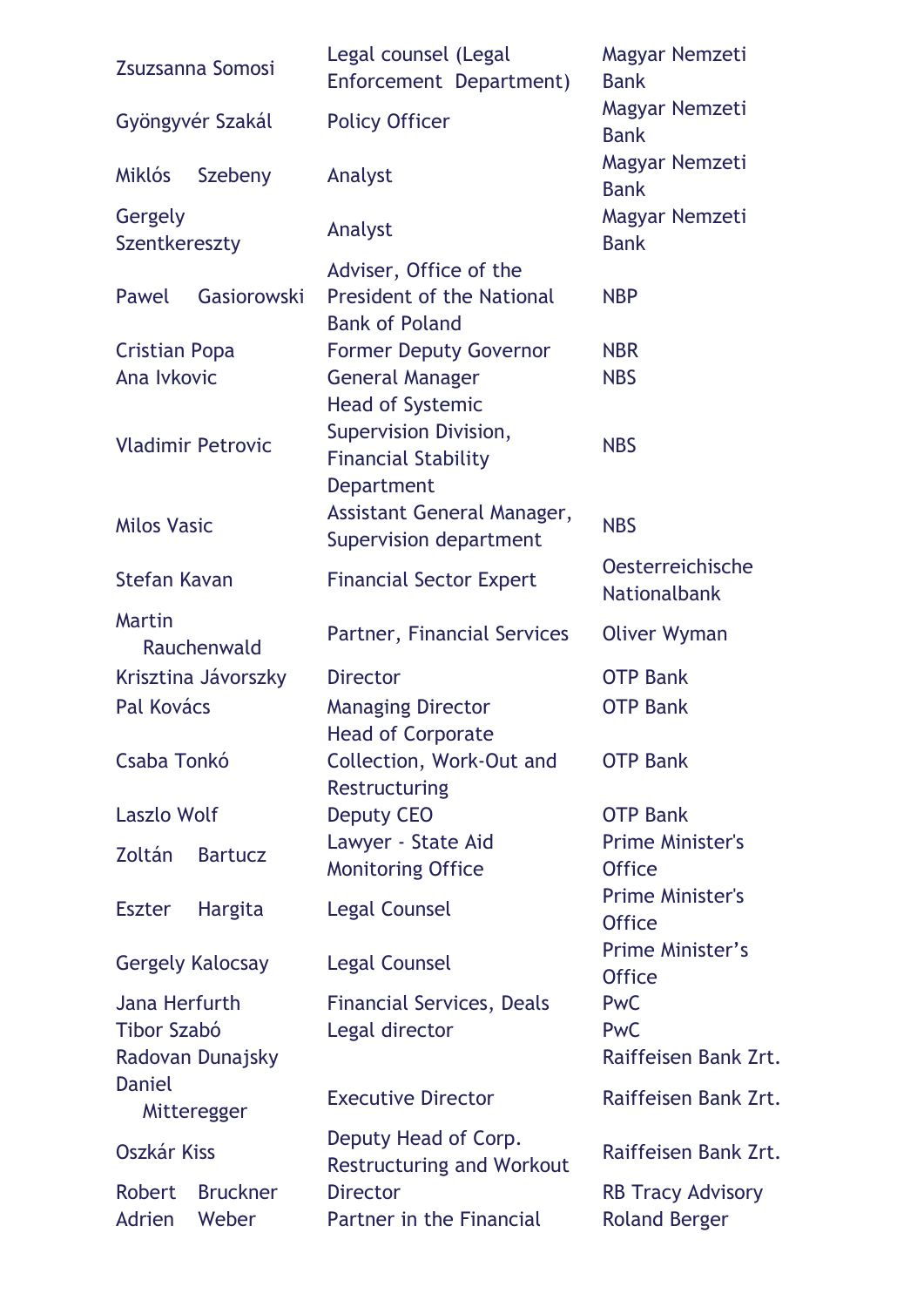|                                | <b>Services Competence</b><br>Center         |                      |
|--------------------------------|----------------------------------------------|----------------------|
| <b>Tibor Deak</b>              | <b>Director</b>                              | Rothschild           |
| Philippe Le Baquer             | <b>Managing Director</b>                     | Rothschild           |
| <b>William Wells</b>           | <b>Managing Director</b>                     | Rothschild           |
| <b>Balint</b><br><b>Farkas</b> | <b>Head of ALM</b>                           | <b>Unicredit Gro</b> |
| Gabor<br>Soós                  | Head of Restructuring and<br><b>Work-Out</b> | <b>Unicredit Gro</b> |
| <b>Gergely Horvath</b>         | Partner                                      | White&Case           |
| Gabriella Pataki               | <b>Senior Associate</b>                      | White&Case           |
| István Réczicza                | <b>Managing Partner</b>                      | White&Case           |
| Patrick Wigan                  | <b>Director</b>                              | <b>Wigan Acquis</b>  |
| Diego Arroyo Ornelas           | <b>Investment Director</b>                   | <b>York Capital</b>  |

edit Group

edit Group

**Acquisitions** Péter Vincze Mattorney-at-Law Szabó Kelemen & Partners Attorneys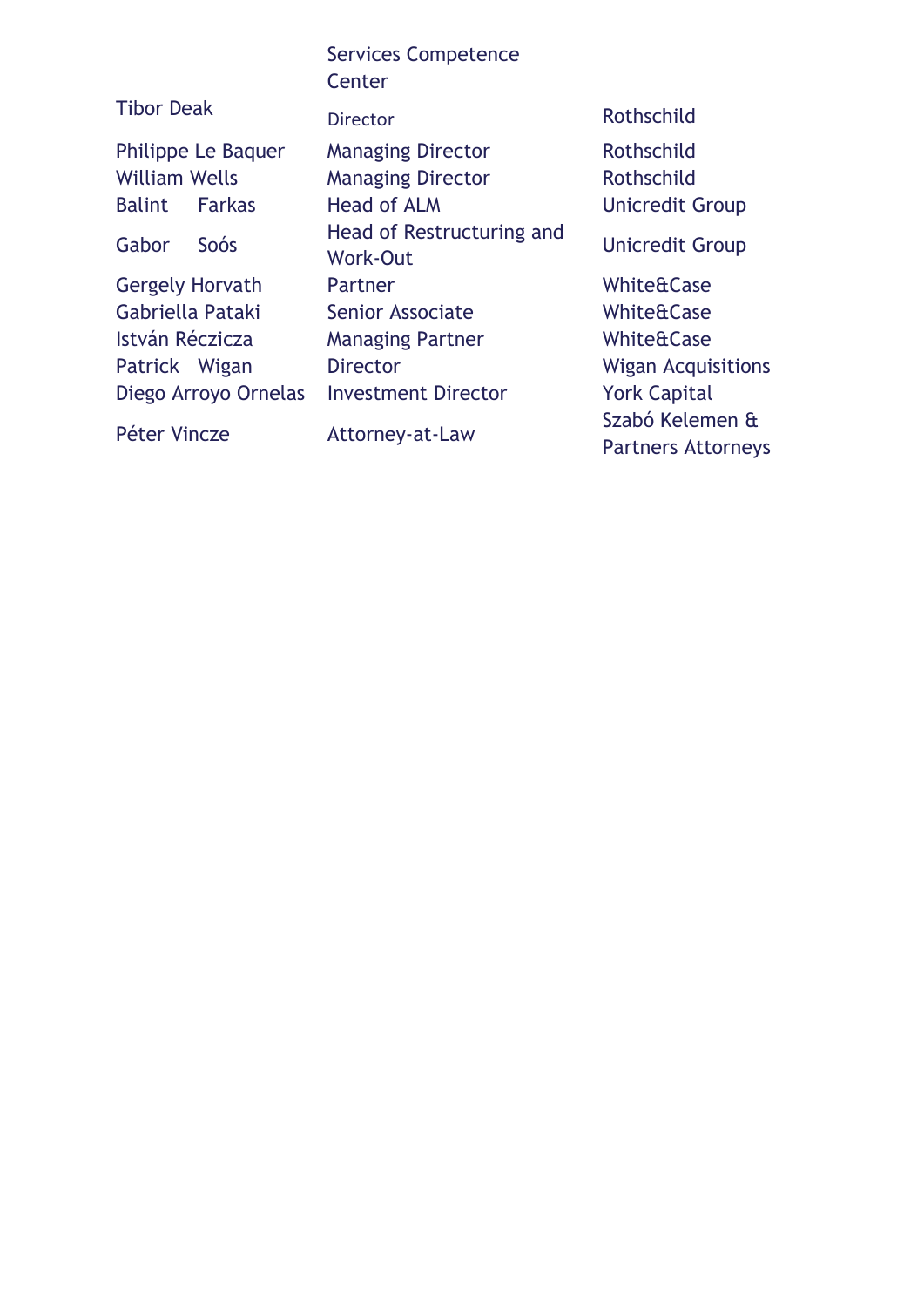### **PROGRAMME**

**3 March 2015 Magyar Nemzeti Bank**

#### **Debt Restructuring and NPL Resolution in Hungary Agenda**

#### 8:30 – 9:00

Registration and coffee

#### 9:00 – 9:30

**Welcome on behalf of EBRD Piroska Mohácsi Nagy**, Office of the Chief Economist, EBRD

**Welcome and overview of MNB's NPL agenda Ádám Balog**, Deputy Governor, MNB

#### 9:30 – 10:30

**Session 1: The NPL environment in Hungary** Chair: **Péter Kádár**, Chief Risk Officer, MARK Group

*NPL resolution*  **Gergely Fábián**, Head of Macroprudential Analysis, MNB

#### *Perspective on corporate NPLs*

**James Roaf**, Senior Regional Representative, IMF Comments: **Edward O'Brien**, Adviser, Directorate General Macro-prudential Policy and Financial Stability, European Central Bank

#### Coffee break

#### 11:00 – 12:30

**Session 2: Legal and tax issues for NPL resolution and sales**  Chairs: **Ian Cosgrove**, Partner and **Balazs Tuske**, Partner, Ernst & Young

*Tax issues and secondary markets for NPLs: obstacles and incentives* **Tibor Palszabo**, Tax Partner and Balazs Tuske, Partner, Ernst & Young

*Resolution of NPLs: enforcement, bankruptcy and liquidation framework*s **Gergely Horvath**, Partner, Head of Banking and Finance, White & Case Budapest

#### **Panel discussion**:

- **Márk Hetényi**, CFO, MKB
- **Pál Kovács**, managing director, OTP
- **Zoltan Balázs**, managing director, ERSTE

• **Dr. Szabolcs Mestyán**, partner, head Banking and Finance practice, Lakatos, Köves és Társai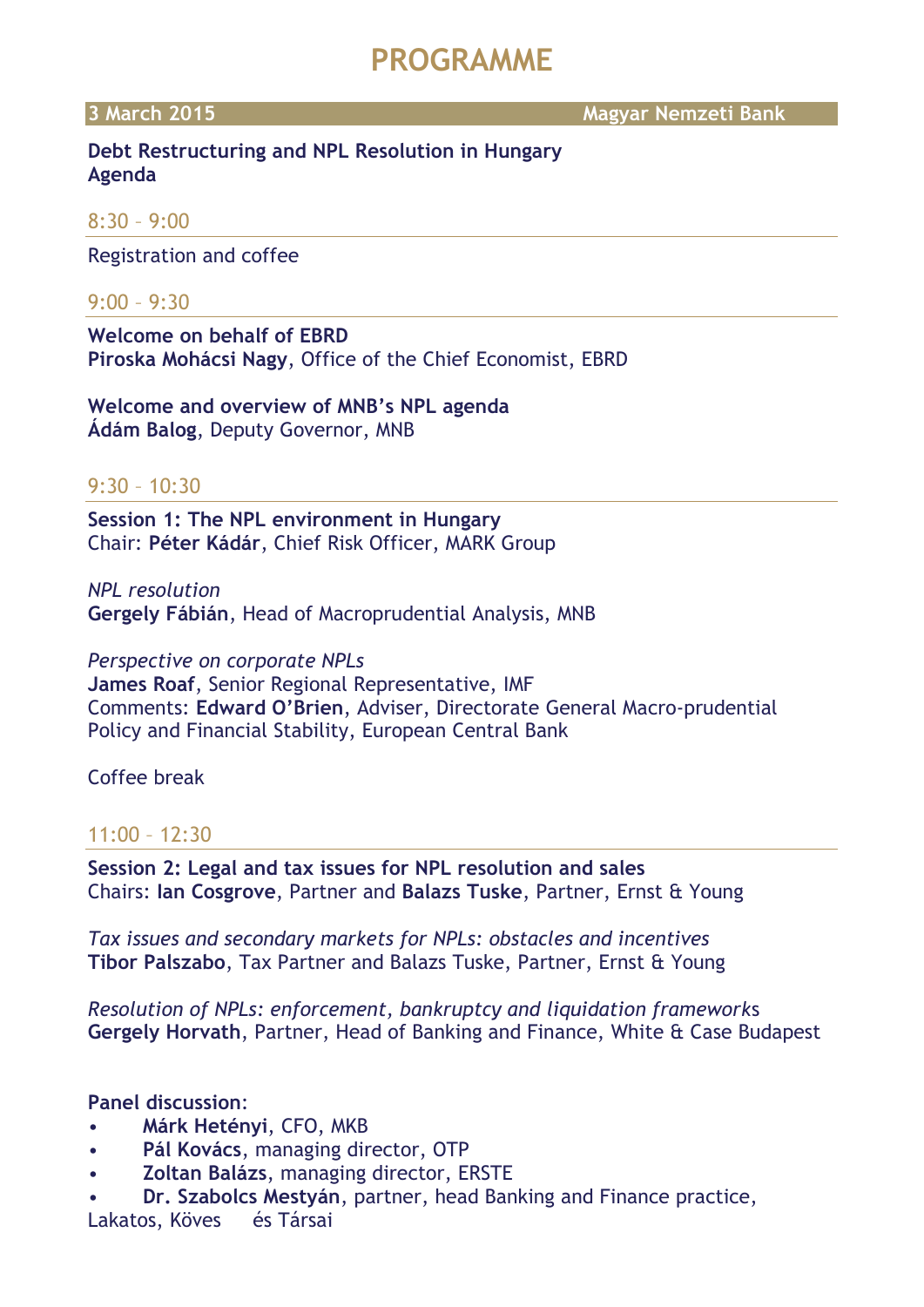#### • **Zsolt Pilhal**, Deputy CEO of MARK Group

#### Lunch break

### 13:30 – 15:15

**Session 3: Best practices in NPL resolution: an international perspective**  Chair: **Alex Lehmann**, Office of the Chief Economist, EBRD

*Corporate restructuring and workouts*  **Ajay Rawal**, Managing Director and **Andrew MacCallum**, Managing Director, Alvarez & Marsal Comments: **Elena Dimanina**, EBRD.

*What role for 'bad banks'?* 

**Mitja Mavko**, Advisor to the Director, EBRD Constituency Office and former State Secretary at the Slovenian Ministry of Finance Comments: **Martin Rauchenwald**, Partner, Oliver Wyman.

*Corporate NPL sales: the role of specialist investors* **Philippe Le Baquer**, Managing Director, Rothschild Comments: **Balázs Bíró**, Director Advisory, Deloitte.

Coffee break

### 15:30 – 16:30

**Session 4: Panel discussion – next steps for Hungary** Chair: Piroska Mohácsi Nagy, EBRD

- **Márton Nagy**, Managing Director, MNB
- **Franck Dupont**, Deputy Head of Unit, Financial Crisis Task Force, DG Competition, European Commission
- **László Balogh**, Deputy State Secretary, Ministry for National Economy
- **Pál Simák**, CEO, CIB Group
- **Csaba Kandrács**, CEO, MARK Group